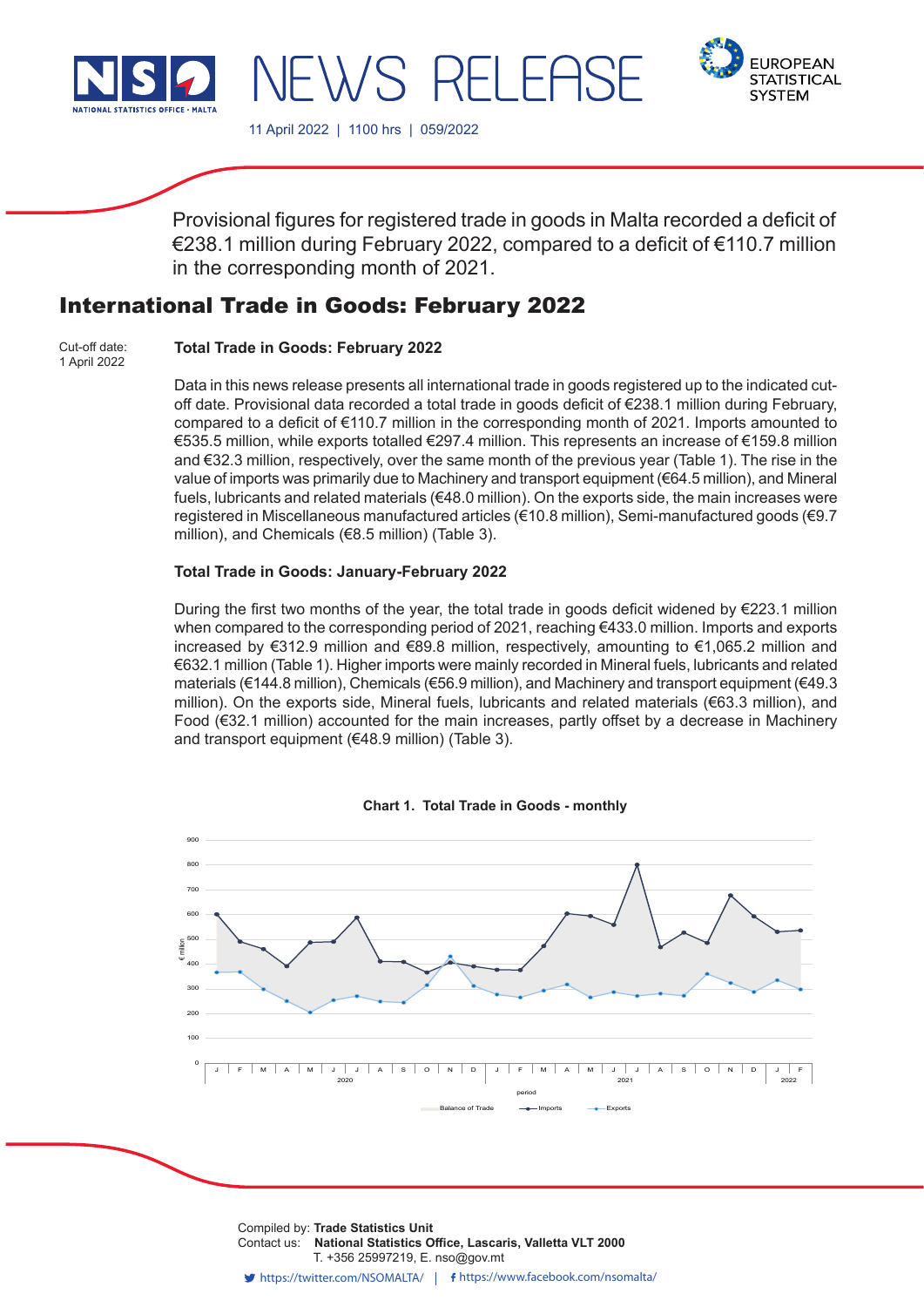Goods were imported mainly from the European Union (52.1 per cent) and Asia (23.3 per cent). Similarly, exports were mostly directed to the European Union (25.4 per cent) and Asia (18.2 per cent). The main increase and decrease in imports were registered from Italy (€87.5 million) and France (€55.1 million), respectively. With respect to exports, the main increase was directed to the United Kingdom (€37.5 million), whereas France reported the highest decrease (€31.1 million) (Table 4).

# **Trade in Goods excluding specific chapters<sup>1</sup> : February 2022**

In February, the deficit of trade in goods excluding specific chapters amounted to €115.5 million, compared to a deficit of €81.1 million recorded in the same month of 2021. Imports and exports amounted to €324.9 million and €209.3 million, respectively, thus increasing by 23.7 per cent and 15.2 per cent over the corresponding month of the previous year (Table 1).

## **Trade in Goods excluding specific chapters<sup>1</sup> : January-February 2022**

During the first two months of 2022, the deficit of trade in goods excluding specific chapters widened by €102.9 million when compared to the same period of 2021, reaching €236.6 million. Both imports and exports increased by 32.4 per cent and 16.1 per cent, respectively, and amounted to €662.6 million and €426.0 million (Table 1).



**Chart 2. Trade in Goods excluding specific chapters<sup>1</sup> - monthly**

<sup>1</sup> Data excluding Mineral oils, fuels and products (Chapter 27), Aircrafts/spacecrafts and parts thereof (Chapter 88) and Ships, boats and floating structures (Chapter 89). See methodological note 8.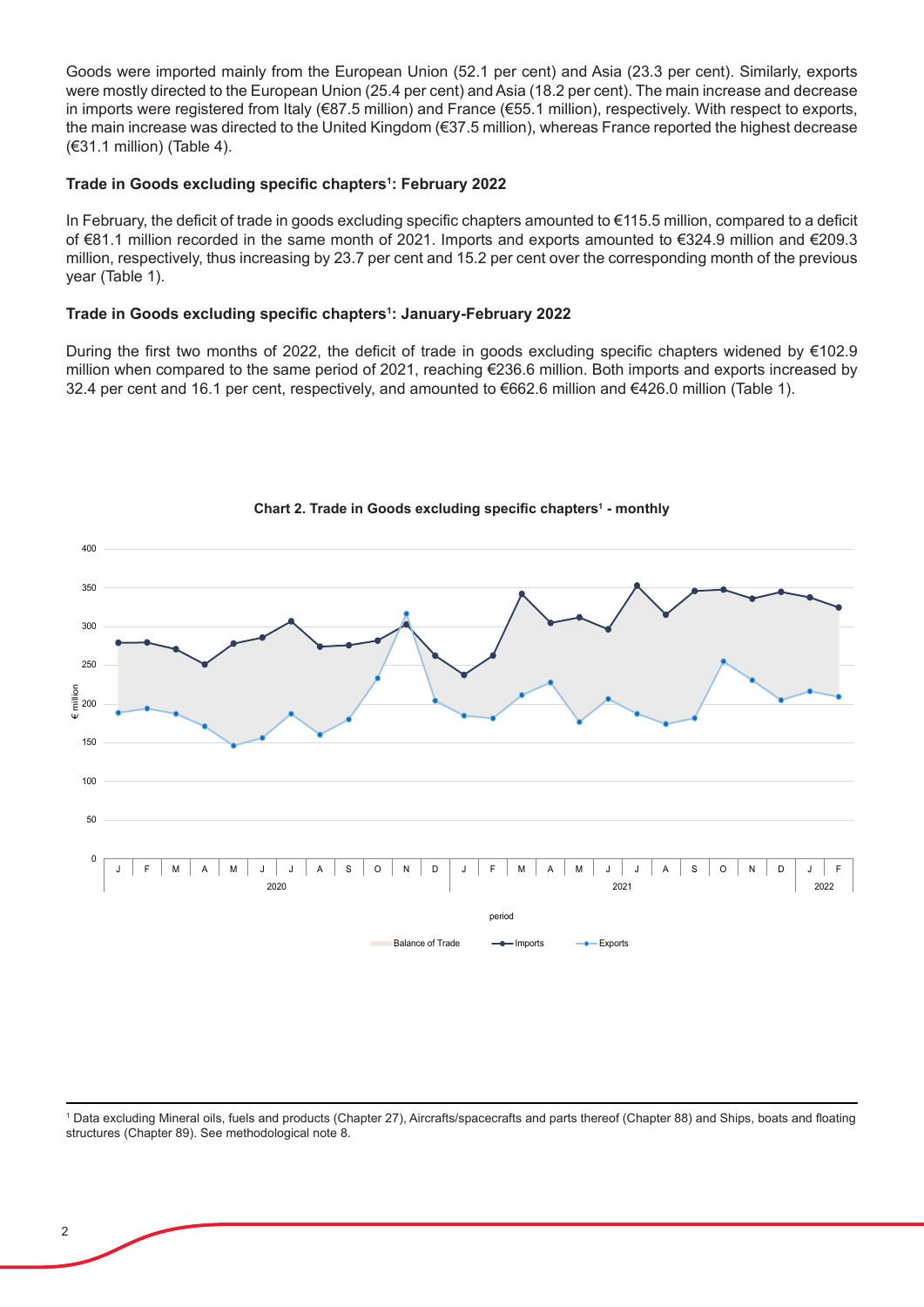| Table 1. Trade in Goods by period and trade flow |
|--------------------------------------------------|
|--------------------------------------------------|

€ million

|                                                           |                   | 2021 <sup>p</sup> | percentage<br>change <sup>'</sup> |          | February          |                                   | January-February  |                   |                      |  |
|-----------------------------------------------------------|-------------------|-------------------|-----------------------------------|----------|-------------------|-----------------------------------|-------------------|-------------------|----------------------|--|
| <b>Trade flow</b>                                         | 2020 <sup>p</sup> |                   |                                   | $2021^p$ | 2022 <sup>p</sup> | percentage<br>change <sup>'</sup> | 2021 <sup>p</sup> | 2022 <sup>p</sup> | percentage<br>change |  |
| <b>Imports</b>                                            | 5.486.3           | 6,526.6           | 19.0                              | 375.7    | 535.5             | 42.5                              | 752.3             | 1.065.2           | 41.6                 |  |
| Imports excluding specific chapters <sup>2</sup>          | 3.349.5           | 3.799.7           | 13.4                              | 262.7    | 324.9             | 23.7                              | 500.5             | 662.6             | 32.4                 |  |
| <b>Exports</b>                                            | 3.562.9           | 3,499.0           | $-1.8$                            | 265.1    | 297.4             | 12.2                              | 542.3             | 632.1             | 16.6                 |  |
| Exports excluding specific chapters <sup>2</sup>          | 2,326.5           | 2,424.4           | 4.2                               | 181.6    | 209.3             | 15.2                              | 366.8             | 426.0             | 16.1                 |  |
| <b>Balance of Trade</b>                                   | $-1.923.3$        | $-3,027.6$        | $-57.4$                           | $-110.7$ | $-238.1$          | $-115.1$                          | $-209.9$          | $-433.0$          | $-106.3$             |  |
| Balance of Trade excluding specific chapters <sup>2</sup> | $-1,023.0$        | $-1,375.3$        | $-34.4$                           | $-81.1$  | $-115.5$          | $-42.5$                           | $-133.7$          | $-236.6$          | $-77.0$              |  |

<sup>p</sup> Provisional

 $1$  For calculation of Balance of Trade percentage change refer to methodological note 11.

2 Data excluding chapters 27, 88 and 89. Refer to methodological note 8.

Note: Totals may not add up due to rounding.



**Chart 3. Percentage change of Trade in Goods over the corresponding month of the previous year**

 $\omega$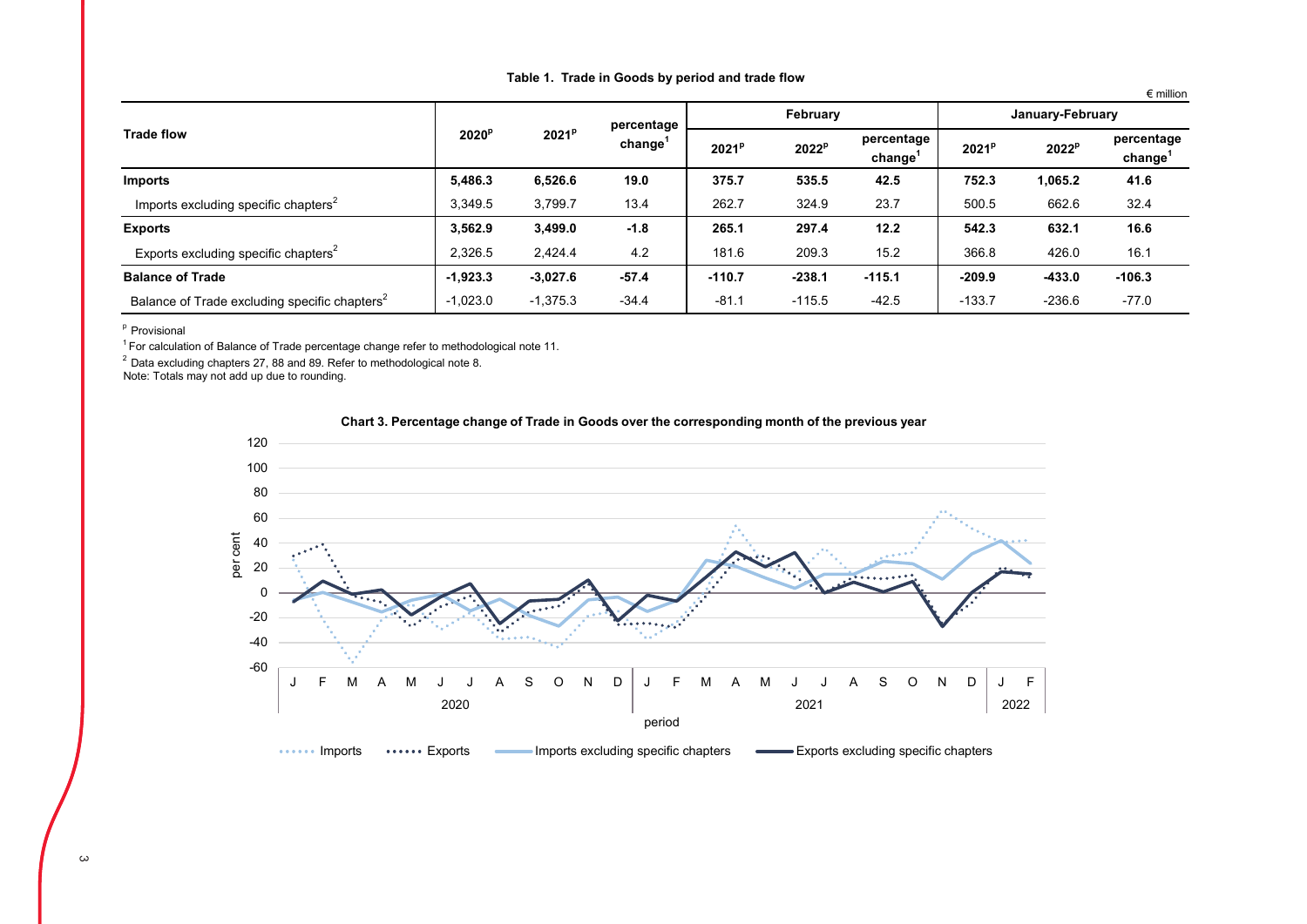|                                      |                   |                   |                     |                   |                   |                                   |                   |                   | $\epsilon$ million                |
|--------------------------------------|-------------------|-------------------|---------------------|-------------------|-------------------|-----------------------------------|-------------------|-------------------|-----------------------------------|
|                                      |                   |                   | percentage          |                   | February          |                                   |                   | January-February  |                                   |
| <b>Broad Economic Category (BEC)</b> | 2020 <sup>p</sup> | 2021 <sup>p</sup> | change <sup>1</sup> | 2021 <sup>p</sup> | 2022 <sup>p</sup> | percentage<br>change <sup>1</sup> | 2021 <sup>p</sup> | 2022 <sup>p</sup> | percentage<br>change <sup>1</sup> |
| Imports                              | 5,486.3           | 6,526.6           | 19.0                | 375.7             | 535.5             | 42.5                              | 752.3             | 1,065.2           | 41.6                              |
| <b>Industrial supplies</b>           | 1,398.5           | 1,616.1           | 15.6                | 113.7             | 126.0             | 10.8                              | 215.2             | 276.2             | 28.4                              |
| Primary                              | 87.7              | 110.7             | 26.1                | 2.8               | 3.8               | 36.3                              | 6.1               | 9.1               | 49.2                              |
| Semi-finished                        | 1.211.5           | 1,394.0           | 15.1                | 99.4              | 114.5             | 15.2                              | 191.8             | 248.7             | 29.7                              |
| Finished                             | 99.2              | 111.5             | 12.3                | 11.5              | 7.7               | $-32.8$                           | 17.3              | 18.4              | 6.8                               |
| Capital goods and others             | 1.403.3           | 1.875.5           | 33.7                | 47.1              | 102.0             | 116.6                             | 141.2             | 166.4             | 17.9                              |
| <b>Consumer goods</b>                | 1,458.9           | 1,605.1           | 10.0                | 109.0             | 153.2             | 40.6                              | 208.8             | 290.4             | 39.1                              |
| Food and beverages                   | 504.0             | 554.8             | 10.1                | 34.1              | 53.1              | 55.8                              | 66.5              | 96.1              | 44.6                              |
| Durable goods                        | 494.0             | 554.9             | 12.3                | 38.4              | 47.9              | 24.6                              | 71.8              | 93.2              | 29.9                              |
| <b>Others</b>                        | 461.0             | 495.4             | 7.5                 | 36.4              | 52.2              | 43.2                              | 70.6              | 101.0             | 43.2                              |
| <b>Fuels and lubricants</b>          | 1,225.6           | 1,429.9           | 16.7                | 106.0             | 154.2             | 45.5                              | 187.1             | 332.2             | 77.5                              |
| <b>Exports</b>                       | 3,562.9           | 3,499.0           | $-1.8$              | 265.1             | 297.4             | 12.2                              | 542.3             | 632.1             | 16.6                              |
| <b>Industrial supplies</b>           | 1,169.1           | 1,204.1           | 3.0                 | 93.3              | 117.2             | 25.6                              | 208.2             | 226.6             | 8.8                               |
| Primary                              | 10.7              | 25.7              | 141.0               | 1.5               | 1.9               | 31.5                              | 4.4               | 3.2               | $-27.1$                           |
| Semi-finished                        | 1,029.8           | 1,093.2           | 6.2                 | 85.6              | 110.4             | 28.9                              | 189.2             | 210.0             | 11.0                              |
| Finished                             | 128.6             | 85.2              | $-33.8$             | 6.2               | 4.9               | $-21.0$                           | 14.5              | 13.4              | $-7.8$                            |
| Capital goods and others             | 318.6             | 311.0             | $-2.4$              | 26.6              | 26.9              | 1.1                               | 75.2              | 52.0              | $-30.9$                           |
| <b>Consumer goods</b>                | 1,001.0           | 1,016.1           | 1.5                 | 67.6              | 69.4              | 2.7                               | 126.2             | 157.6             | 24.9                              |
| Food and beverages                   | 286.6             | 265.1             | $-7.5$              | 4.3               | 9.0               | 108.3                             | 9.0               | 42.2              | 369.6                             |
| Durable goods                        | 228.8             | 224.4             | $-1.9$              | 18.9              | 15.1              | $-20.2$                           | 39.7              | 30.2              | $-23.9$                           |
| <b>Others</b>                        | 485.7             | 526.7             | 8.4                 | 44.4              | 45.3              | 2.1                               | 77.5              | 85.1              | 9.8                               |
| <b>Fuels and lubricants</b>          | 1,074.2           | 967.8             | $-9.9$              | 77.5              | 83.9              | 8.3                               | 132.7             | 196.0             | 47.7                              |
| <b>Balance of Trade</b>              | $-1.923.3$        | $-3.027.6$        | $-57.4$             | $-110.7$          | $-238.1$          | $-115.1$                          | $-209.9$          | $-433.0$          | $-106.3$                          |

**Table 2. Total Trade in Goods by period and Broad Economic Category (BEC)**

<sup>p</sup> Provisional

 $1$  For calculation of Balance of Trade percentage change refer to methodological note 11.

Notes:

1. Table 2 is based on the United Nations' Statistical Division Broad Economic Categories (BEC) codes. Figures for 'Fuels and Lubricants' refer to 'Fuels and Lubricants, primary' (BEC 0031) and 'Fuels and Lubricants, processed' (BEC 0032). Refer to methodological note 13.

2. Totals may not add up due to rounding.

3. A disaggregation by quarter is available in the excel version of this news release: https://nso.gov.mt/en/News\_Releases/View\_by\_Unit/Unit\_A4/International\_Trade/Pages/International-Trade-in-Goods.aspx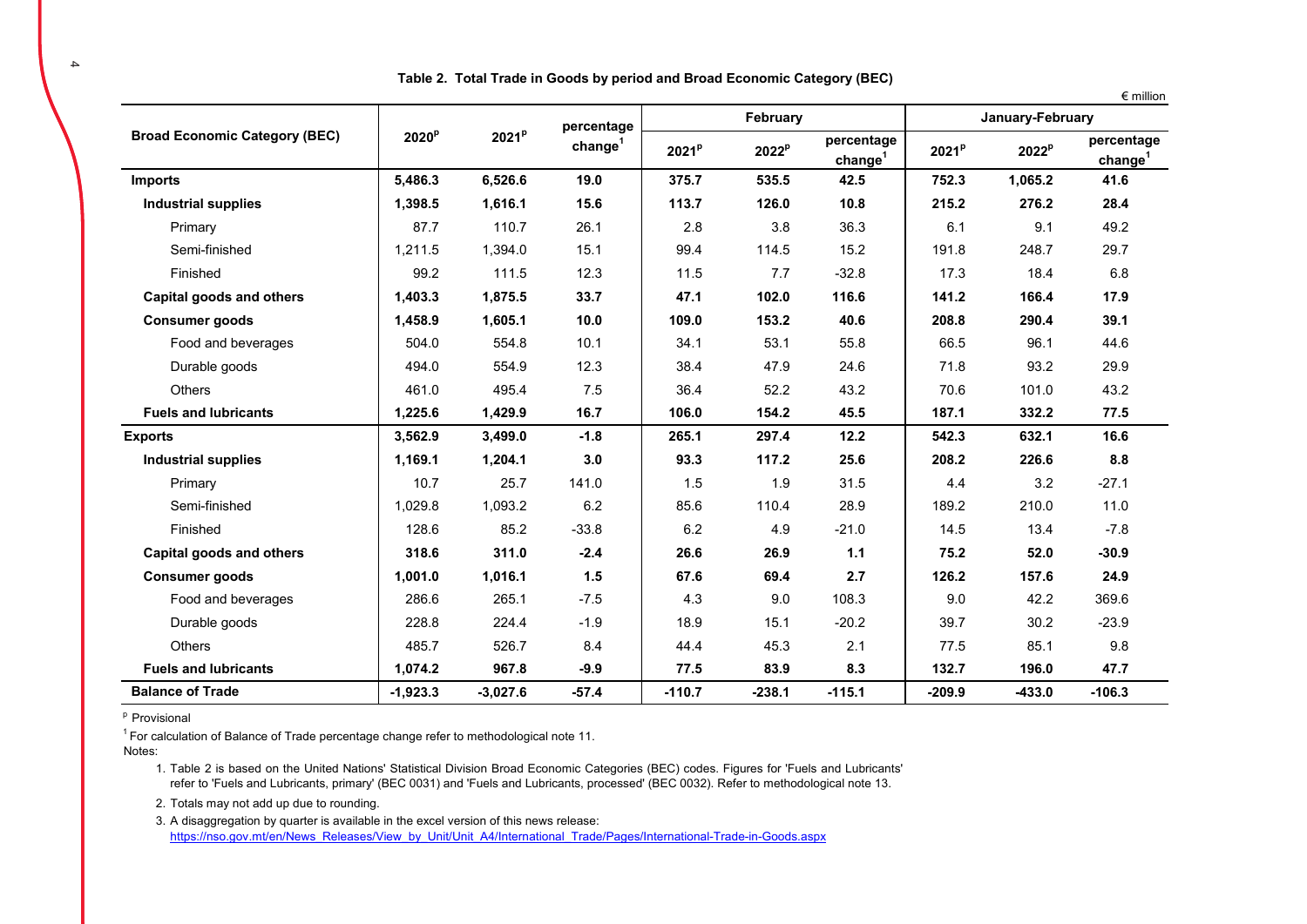|                                                 |                   |                   |                                   |                   | February          |                         | $\epsilon$ million<br>January-February |          |                         |  |
|-------------------------------------------------|-------------------|-------------------|-----------------------------------|-------------------|-------------------|-------------------------|----------------------------------------|----------|-------------------------|--|
| Major commodity group <sup>1</sup>              | 2020 <sup>p</sup> | 2021 <sup>p</sup> | percentage<br>change <sup>2</sup> | 2021 <sup>p</sup> | 2022 <sup>p</sup> | percentage<br>$change2$ | 2021 <sup>p</sup>                      | $2022^p$ | percentage<br>$change2$ |  |
| <b>Imports</b>                                  | 5,486.3           | 6,526.6           | 19.0                              | 375.7             | 535.5             | 42.5                    | 752.3                                  | 1,065.2  | 41.6                    |  |
| Food                                            | 549.9             | 597.2             | 8.6                               | 31.5              | 49.3              | 56.3                    | 63.8                                   | 92.2     | 44.4                    |  |
| Beverages and tobacco                           | 105.5             | 108.4             | 2.7                               | 9.0               | 9.3               | 3.1                     | 13.6                                   | 16.5     | 21.5                    |  |
| Crude materials                                 | 31.8              | 36.7              | 15.3                              | 2.3               | 2.6               | 11.2                    | 5.1                                    | 5.5      | 7.6                     |  |
| Mineral fuels, lubricants and related materials | 1,232.3           | 1,432.6           | 16.2                              | 106.2             | 154.2             | 45.2                    | 187.4                                  | 332.2    | 77.2                    |  |
| Animal and vegetable oils and fats              | 9.2               | 10.9              | 17.6                              | 0.7               | 1.3               | 77.2                    | 1.4                                    | 2.6      | 81.7                    |  |
| Chemicals                                       | 675.7             | 770.3             | 14.0                              | 48.2              | 71.4              | 48.0                    | 99.7                                   | 156.6    | 57.1                    |  |
| Semi-manufactured goods                         | 448.0             | 498.9             | 11.4                              | 39.6              | 39.7              | 0.1                     | 73.5                                   | 84.4     | 14.9                    |  |
| Machinery and transport equipment               | 1,912.4           | 2,470.2           | 29.2                              | 95.9              | 160.4             | 67.2                    | 229.1                                  | 278.4    | 21.6                    |  |
| Miscellaneous manufactured articles             | 517.4             | 597.5             | 15.5                              | 41.9              | 47.1              | 12.4                    | 77.9                                   | 96.1     | 23.4                    |  |
| Miscellaneous transactions and commodities      | 4.0               | 3.9               | $-0.2$                            | 0.3               | 0.3               | $-3.5$                  | 0.7                                    | 0.6      | $-15.0$                 |  |
| <b>Exports</b>                                  | 3,562.9           | 3,499.0           | $-1.8$                            | 265.1             | 297.4             | 12.2                    | 542.3                                  | 632.1    | 16.6                    |  |
| Food                                            | 284.4             | 254.9             | $-10.4$                           | 3.9               | 7.9               | 102.1                   | 8.3                                    | 40.4     | 389.6                   |  |
| Beverages and tobacco                           | 42.1              | 31.2              | $-25.9$                           | 3.0               | 1.5               | $-50.8$                 | 4.0                                    | 3.2      | $-20.5$                 |  |
| Crude materials                                 | 10.6              | 25.7              | 141.7                             | 1.5               | 1.9               | 30.4                    | 4.4                                    | 3.2      | $-27.4$                 |  |
| Mineral fuels, lubricants and related materials | 1,074.2           | 967.8             | $-9.9$                            | 77.5              | 83.9              | 8.3                     | 132.7                                  | 196.0    | 47.7                    |  |
| Animal and vegetable oils and fats              | 0.0               | 0.1               | 176.9                             | 0.0               | 0.0               | 1,669.4                 | 0.0                                    | 0.0      | $-71.0$                 |  |
| Chemicals                                       | 484.1             | 608.5             | 25.7                              | 44.0              | 52.5              | 19.3                    | 88.3                                   | 99.5     | 12.7                    |  |
| Semi-manufactured goods                         | 102.3             | 126.3             | 23.5                              | 10.0              | 19.7              | 96.8                    | 21.4                                   | 39.5     | 84.4                    |  |
| Machinery and transport equipment               | 937.2             | 847.5             | $-9.6$                            | 71.9              | 66.1              | $-8.0$                  | 176.6                                  | 127.7    | $-27.7$                 |  |
| Miscellaneous manufactured articles             | 626.1             | 635.1             | 1.4                               | 53.1              | 63.9              | 20.2                    | 106.0                                  | 122.1    | 15.2                    |  |
| Miscellaneous transactions and commodities      | 1.9               | 1.9               | 1.3                               | 0.2               | 0.1               | $-23.8$                 | 0.5                                    | 0.5      | $-12.2$                 |  |
| <b>Balance of Trade</b>                         | $-1,923.3$        | $-3,027.6$        | $-57.4$                           | $-110.7$          | $-238.1$          | $-115.1$                | $-209.9$                               | $-433.0$ | $-106.3$                |  |
| Food                                            | $-265.6$          | $-342.4$          | $-28.9$                           | $-27.6$           | $-41.4$           | $-49.9$                 | $-55.6$                                | $-51.8$  | 6.9                     |  |
| Beverages and tobacco                           | $-63.4$           | $-77.2$           | $-21.7$                           | $-6.0$            | $-7.8$            | $-30.2$                 | $-9.5$                                 | $-13.3$  | $-39.3$                 |  |
| Crude materials                                 | $-21.2$           | $-10.9$           | 48.4                              | $-0.9$            | $-0.7$            | 20.8                    | $-0.7$                                 | $-2.3$   | $-222.9$                |  |
| Mineral fuels, lubricants and related materials | $-158.1$          | $-464.8$          | $-193.9$                          | $-28.7$           | $-70.3$           | $-145.1$                | $-54.8$                                | $-136.2$ | $-148.8$                |  |
| Animal and vegetable oils and fats              | $-9.2$            | $-10.8$           | $-17.3$                           | $-0.7$            | $-1.3$            | $-77.0$                 | $-1.4$                                 | $-2.6$   | $-84.1$                 |  |
| Chemicals                                       | $-191.6$          | $-161.8$          | 15.6                              | $-4.2$            | $-18.9$           | $-345.2$                | $-11.4$                                | $-57.1$  | $-401.2$                |  |
| Semi-manufactured goods                         | $-345.7$          | $-372.6$          | $-7.8$                            | $-29.6$           | $-20.0$           | 32.6                    | $-52.0$                                | $-44.9$  | 13.7                    |  |
| Machinery and transport equipment               | $-975.3$          | $-1,622.6$        | $-66.4$                           | $-24.0$           | $-94.2$           | $-292.8$                | $-52.4$                                | $-150.8$ | $-187.5$                |  |
| Miscellaneous manufactured articles             | 108.7             | 37.5              | $-65.5$                           | 11.2              | 16.7              | 49.1                    | 28.1                                   | 26.0     | $-7.4$                  |  |
| Miscellaneous transactions and commodities      | $-2.0$            | $-2.0$            | 1.6                               | $-0.1$            | $-0.1$            | $-25.0$                 | $-0.2$                                 | $-0.1$   | 23.3                    |  |

**Table 3. Total Trade in Goods by period and major commodity group**

<sup>p</sup> Provisional

 $1$  The commodity grouping is in accordance with the Standard International Trade Classification (SITC) Rev. 4. Refer to methodological note 13.

<sup>2</sup> For calculation of Balance of Trade percentage change refer to methodological note 11.

Note: Totals may not add up due to rounding.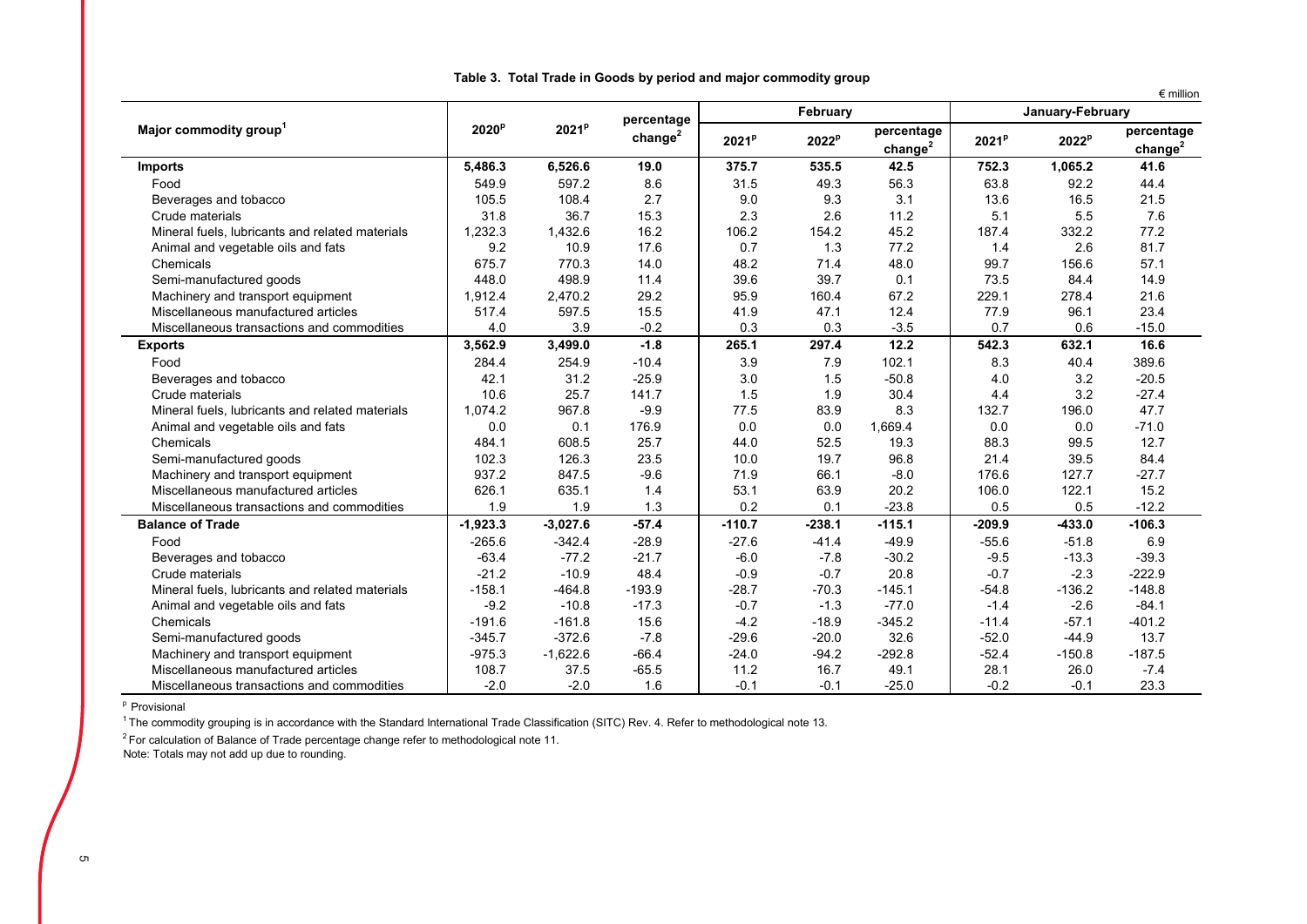

**Chart 4. Percentage distribution of total Trade in Goods in February 2022 by major commodity group**

Notes:

1. The commodity grouping is in accordance with the Standard International Trade Classification (SITC) Rev. 4. Refer to methodological note 13.

2. "Other commodities not mentioned" includes the commodity groups "Miscellaneous transactions and commodities", "Animal and vegetable oils and fats" and "Crude materials".

3. Total of percentages may not add up due to rounding.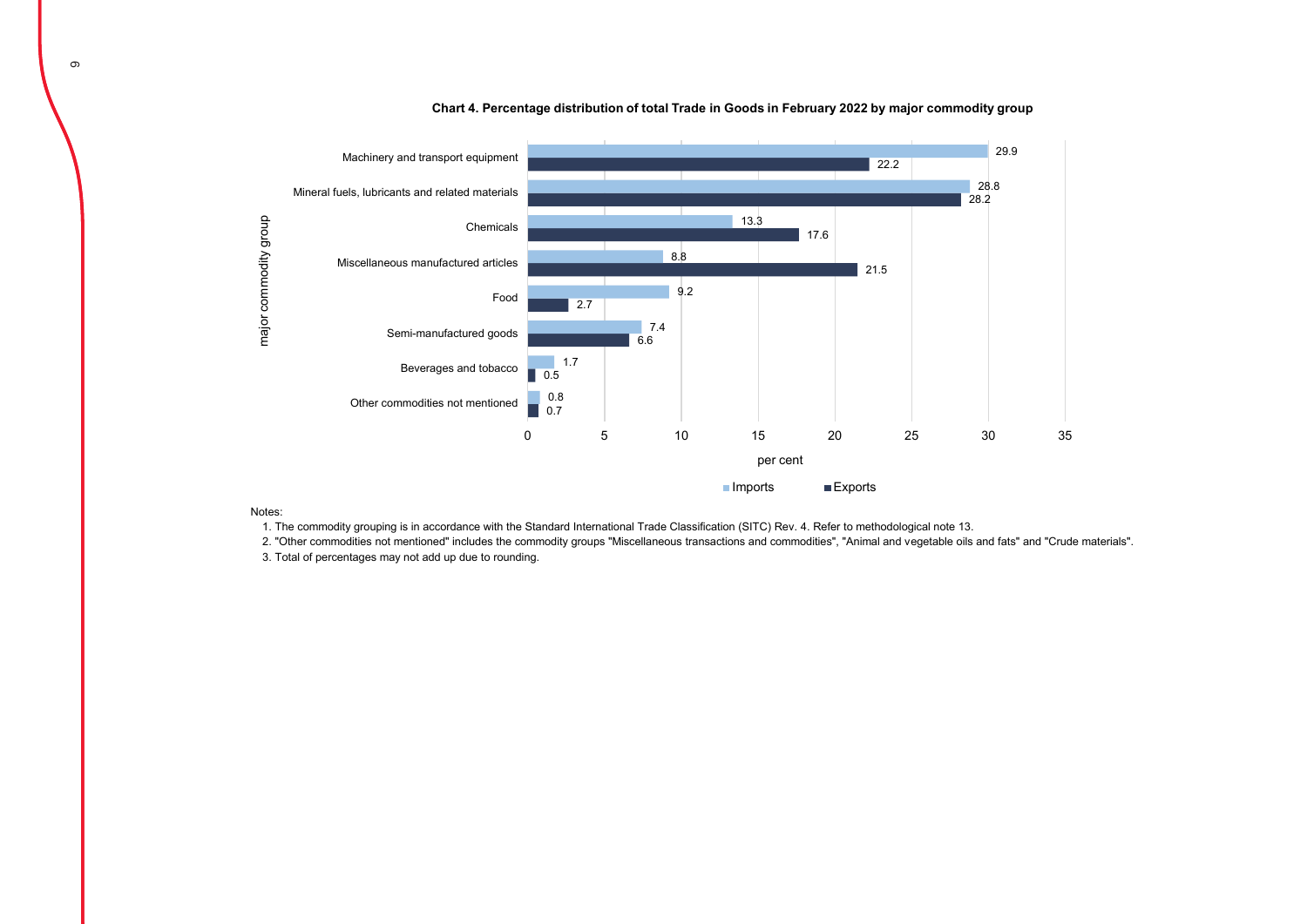|  | Table 4.  Direction of total Trade in Goods by period and continent/region/country |  |  |  |  |  |  |  |  |
|--|------------------------------------------------------------------------------------|--|--|--|--|--|--|--|--|
|--|------------------------------------------------------------------------------------|--|--|--|--|--|--|--|--|

 $\epsilon$  million

|                                  |                |                   | February                   |                          |                   |                            | January-February |                   |                            |                          |                   |                                   |  |
|----------------------------------|----------------|-------------------|----------------------------|--------------------------|-------------------|----------------------------|------------------|-------------------|----------------------------|--------------------------|-------------------|-----------------------------------|--|
| <b>Continent/Region/Country</b>  |                | 2021 <sup>p</sup> |                            |                          | 2022 <sup>p</sup> |                            |                  | 2021 <sup>p</sup> |                            |                          | 2022 <sup>p</sup> |                                   |  |
|                                  | <b>Imports</b> | <b>Exports</b>    | <b>Balance of</b><br>Trade | <b>Imports</b>           | <b>Exports</b>    | <b>Balance of</b><br>Trade | <b>Imports</b>   | <b>Exports</b>    | <b>Balance of</b><br>Trade | <b>Imports</b>           | <b>Exports</b>    | <b>Balance of</b><br><b>Trade</b> |  |
| <b>Europe</b>                    | 289.6          | 125.0             | $-164.6$                   | 308.2                    | 126.9             | $-181.3$                   | 575.2            | 278.6             | $-296.6$                   | 690.6                    | 229.7             | -460.9                            |  |
| of which:                        |                |                   |                            |                          |                   |                            |                  |                   |                            |                          |                   |                                   |  |
| <b>European Union</b>            | 232.9          | 112.4             | $-120.4$                   | 255.5                    | 80.0              | $-175.5$                   | 482.6            | 253.8             | $-228.8$                   | 555.2                    | 160.3             | $-394.9$                          |  |
| of which:                        |                |                   |                            |                          |                   |                            |                  |                   |                            |                          |                   |                                   |  |
| Euro area                        | 217.5          | 98.0              | $-119.5$                   | 243.2                    | 68.3              | $-174.8$                   | 452.6            | 228.4             | $-224.2$                   | 526.9                    | 133.0             | $-393.9$                          |  |
| of which:                        |                |                   |                            |                          |                   |                            |                  |                   |                            |                          |                   |                                   |  |
| Italy                            | 88.7           | 28.0              | $-60.7$                    | 99.1                     | 15.8              | $-83.4$                    | 149.7            | 51.2              | $-98.5$                    | 237.2                    | 25.8              | $-211.4$                          |  |
| Spain                            | 12.7           | 3.4               | $-9.3$                     | 55.6                     | 3.0               | $-52.6$                    | 45.8             | 6.2               | $-39.6$                    | 88.1                     | 7.6               | $-80.5$                           |  |
| Germany                          | 25.8           | 35.3              | 9.4                        | 27.6                     | 24.6              | $-3.0$                     | 46.1             | 68.7              | 22.6                       | 60.7                     | 54.0              | $-6.6$                            |  |
| France                           | 23.1           | 20.3              | $-2.8$                     | 24.1                     | 7.6               | $-16.5$                    | 99.3             | 42.7              | $-56.6$                    | 44.2                     | 11.6              | $-32.5$                           |  |
| Netherlands                      | 15.5           | 4.7               | $-10.8$                    | 13.3                     | 4.0               | $-9.3$                     | 27.3             | 8.4               | $-18.9$                    | 27.3                     | 8.0               | $-19.3$                           |  |
| Greece                           | 26.1           | 0.7               | $-25.4$                    | 6.4                      | 6.9               | 0.6                        | 46.8             | 0.9               | $-45.9$                    | 16.5                     | 11.4              | $-5.1$                            |  |
| <b>EFTA Countries</b>            | 2.8            | 3.8               | 1.0                        | 2.6                      | 1.6               | $-1.0$                     | 5.4              | 5.6               | 0.1                        | 4.9                      | 5.3               | 0.4                               |  |
| of which:                        |                |                   |                            |                          |                   |                            |                  |                   |                            |                          |                   |                                   |  |
| Switzerland                      | 2.7            | 3.3               | 0.5                        | 2.2                      | 1.1               | $-1.1$                     | 4.9              | 4.6               | $-0.4$                     | 4.0                      | 3.4               | $-0.6$                            |  |
| <b>Other European Countries</b>  | 53.9           | 8.7               | $-45.3$                    | 50.1                     | 45.3              | $-4.8$                     | 87.2             | 19.2              | $-68.0$                    | 130.5                    | 64.1              | -66.4                             |  |
| of which:                        |                |                   |                            |                          |                   |                            |                  |                   |                            |                          |                   |                                   |  |
| United Kingdom                   | 28.7           | 6.0               | $-22.8$                    | 29.0                     | 41.5              | 12.5                       | 50.2             | 12.1              | $-38.0$                    | 61.7                     | 49.6              | $-12.1$                           |  |
| Turkey                           | 8.9            | 1.9               | $-7.0$                     | 11.1                     | 2.1               | $-9.1$                     | 17.2             | 4.9               | $-12.4$                    | 28.4                     | 6.9               | $-21.5$                           |  |
| Africa                           | 4.3            | 43.6              | 39.4                       | 4.8                      | 52.2              | 47.4                       | 7.7              | 69.6              | 61.9                       | 22.0                     | 86.1              | 64.1                              |  |
| of which:                        |                |                   |                            |                          |                   |                            |                  |                   |                            |                          |                   |                                   |  |
| Egypt                            | 3.0            | 17.3              | 14.3                       | 2.6                      | 0.8               | $-1.8$                     | 4.8              | 18.2              | 13.4                       | 3.7                      | 1.6               | $-2.1$                            |  |
| Asia                             | 69.8           | 37.1              | $-32.8$                    | 139.6                    | 43.3              | $-96.2$                    | 146.4            | 76.3              | $-70.1$                    | 247.8                    | 115.1             | $-132.8$                          |  |
| of which:                        |                |                   |                            |                          |                   |                            |                  |                   |                            |                          |                   |                                   |  |
| Israel                           | 9.6            | 0.3               | $-9.3$                     | 43.1                     | 0.3               | $-42.7$                    | 18.2             | 0.4               | $-17.8$                    | 43.6                     | 0.6               | $-43.0$                           |  |
| China                            | 20.3           | 4.9               | $-15.3$                    | 31.2                     | 4.7               | $-26.5$                    | 38.2             | 10.1              | $-28.1$                    | 69.3                     | 9.4               | $-59.9$                           |  |
| Saudi Arabia                     | 0.2            | 0.4               | 0.2                        | 22.0                     | 1.2               | $-20.8$                    | 7.4              | 4.0               | $-3.4$                     | 36.6                     | 2.0               | $-34.6$                           |  |
| India                            | 13.1           | 3.1               | $-9.9$                     | 16.7                     | 1.4               | $-15.3$                    | 29.1             | 6.4               | $-22.7$                    | 36.0                     | 2.6               | $-33.5$                           |  |
| Taiwan                           | 2.3            | 0.0               | $-2.3$                     | 4.8                      | 0.9               | $-3.9$                     | 3.5              | 0.6               | $-2.9$                     | 9.2                      | 1.0               | $-8.3$                            |  |
| <b>North and Central America</b> | 9.8            | 11.8              | 2.0                        | 57.5                     | 12.8              | $-44.7$                    | 17.1             | 23.1              | 5.9                        | 76.8                     | 31.1              | -45.6                             |  |
| of which:                        |                |                   |                            |                          |                   |                            |                  |                   |                            |                          |                   |                                   |  |
| Canada                           | 0.9            | 1.2               | 0.3                        | 52.6                     | 1.1               | $-51.4$                    | 1.5              | 2.3               | 0.7                        | 53.2                     | 2.3               | $-50.9$                           |  |
| United States Of America         | 7.6            | 8.9               | 1.3                        | 4.6                      | 9.8               | 5.2                        | 14.0             | 17.5              | 3.5                        | 14.2                     | 25.2              | 10.9                              |  |
| <b>South America</b>             | 1.3            | 1.8               | 0.5                        | 25.1                     | 2.3               | $-22.8$                    | 2.3              | 3.2               | 0.9                        | 26.8                     | 7.8               | $-19.0$                           |  |
| Oceania                          | 0.9            | 0.6               | $-0.2$                     | 0.3                      | 1.5               | $1.2$                      | 3.6              | 1.0               | $-2.6$                     | 1.2                      | 1.8               | 0.7                               |  |
| <b>Ships and Aircraft Stores</b> |                | 45.1              | 45.1                       | $\overline{\phantom{a}}$ | 58.5              | 58.5                       |                  | 90.6              | 90.6                       | $\overline{\phantom{a}}$ | 160.4             | 160.4                             |  |
| <b>Grand Total</b>               | 375.7          | 265.1             | $-110.7$                   | 535.5                    | 297.4             | $-238.1$                   | 752.3            | 542.3             | $-209.9$                   | 1,065.2                  | 632.1             | -433.0                            |  |

<sup>p</sup> Provisional

 $1$  For the exclusion/inclusion of the United Kingdom in the European Union computation, refer to methodological note 7 (ii).

Notes:

 $\overline{\phantom{0}}$ 

1. The selection of countries is based on the highest values of imports in the month under review.

2. Totals may not add up due to rounding.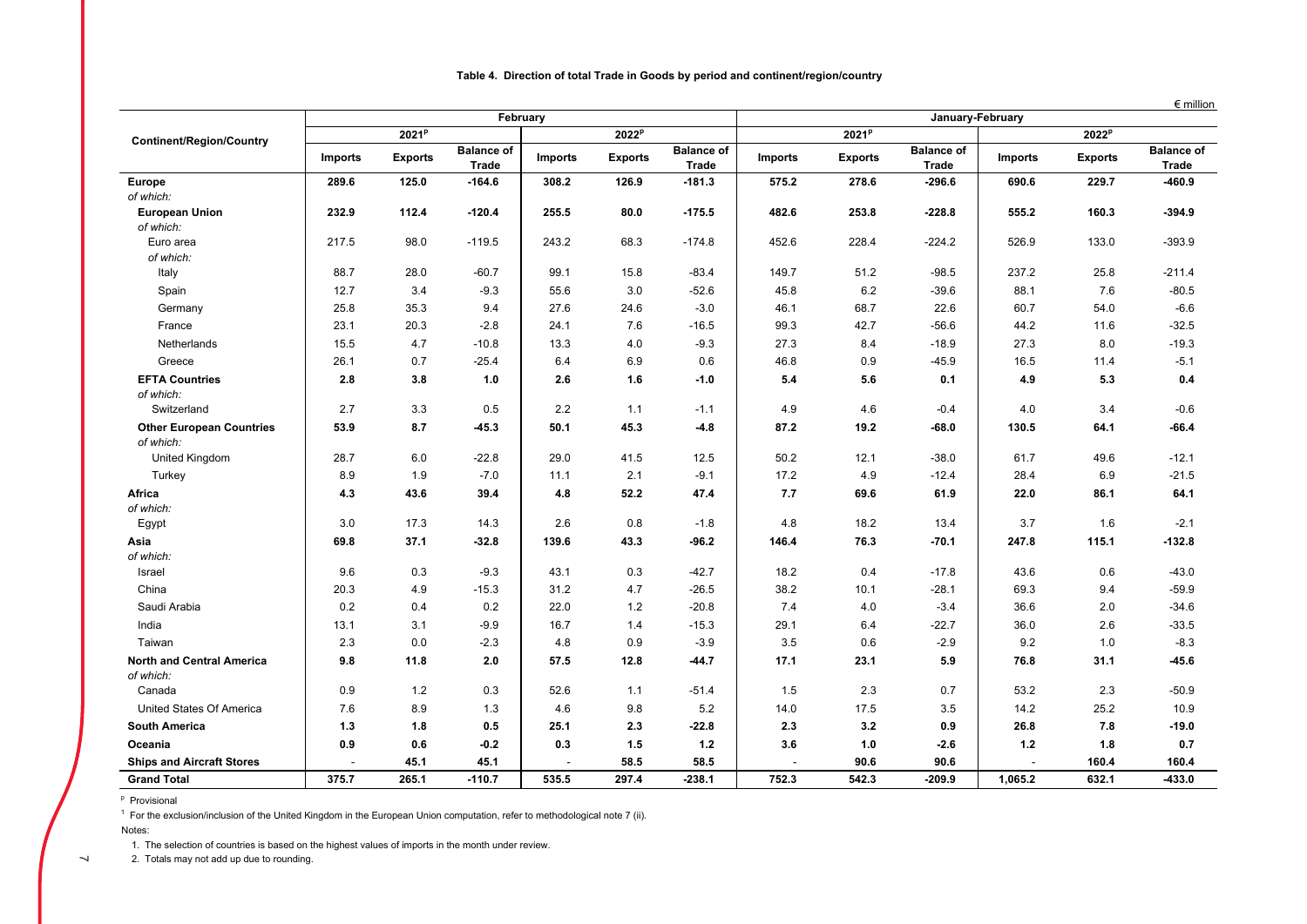#### **Table 5. Direction of Trade in Goods excluding specific chapters1 by period and continent/region**

|                                  |                          |                   |                            |                          |                   |                            |                          |                   |                            |                          |                | $\epsilon$ million         |
|----------------------------------|--------------------------|-------------------|----------------------------|--------------------------|-------------------|----------------------------|--------------------------|-------------------|----------------------------|--------------------------|----------------|----------------------------|
|                                  |                          |                   | February                   |                          |                   | January-February           |                          |                   |                            |                          |                |                            |
|                                  |                          | 2021 <sup>P</sup> |                            |                          | 2022 <sup>p</sup> |                            |                          | 2021 <sup>p</sup> |                            | 2022 <sup>p</sup>        |                |                            |
| <b>Continent/Region</b>          | <b>Imports</b>           | <b>Exports</b>    | <b>Balance of</b><br>Trade | <b>Imports</b>           | <b>Exports</b>    | <b>Balance of</b><br>Trade | <b>Imports</b>           | <b>Exports</b>    | <b>Balance of</b><br>Trade | <b>Imports</b>           | <b>Exports</b> | <b>Balance of</b><br>Trade |
| <b>Europe</b>                    | 189.2                    | 102.3             | $-86.9$                    | 225.2                    | 116.8             | $-108.4$                   | 349.3                    | 196.9             | $-152.4$                   | 439.1                    | 202.8          | $-236.3$                   |
| <b>European Union</b>            | 158.8                    | 92.6              | $-66.2$                    | 187.3                    | 72.0              | $-115.3$                   | 297.6                    | 177.0             | $-120.6$                   | 358.0                    | 145.2          | $-212.9$                   |
| Euro area                        | 146.4                    | 78.9              | $-67.5$                    | 175.1                    | 64.0              | $-111.1$                   | 270.6                    | 153.2             | $-117.4$                   | 329.9                    | 124.5          | $-205.4$                   |
| <b>EFTA countries</b>            | 2.6                      | 3.3               | 0.7                        | 2.6                      | 1.3               | $-1.3$                     | 5.2                      | 5.0               | $-0.2$                     | 4.8                      | 5.0            | 0.2                        |
| <b>Other European countries</b>  | 27.8                     | 6.4               | $-21.4$                    | 35.3                     | 43.5              | 8.2                        | 46.5                     | 14.9              | $-31.6$                    | 76.3                     | 52.7           | $-23.6$                    |
| Africa                           | 4.3                      | 27.8              | 23.5                       | 4.7                      | 25.5              | 20.8                       | 7.0                      | 53.8              | 46.8                       | 7.7                      | 59.0           | 51.4                       |
| Asia                             | 60.3                     | 37.1              | $-23.3$                    | 88.3                     | 42.3              | $-46.0$                    | 126.9                    | 76.2              | $-50.7$                    | 196.2                    | 113.4          | $-82.8$                    |
| <b>North and Central America</b> | 6.7                      | 11.5              | 4.8                        | 4.9                      | 12.6              | 7.8                        | 13.4                     | 22.5              | 9.2                        | 15.3                     | 30.6           | 15.3                       |
| <b>South America</b>             | 1.3                      | 1.8               | 0.5                        | 1.5                      | 2.3               | 0.7                        | 2.3                      | 2.9               | 0.6                        | 3.2                      | 7.8            | 4.6                        |
| Oceania                          | 0.9                      | 0.6               | $-0.2$                     | 0.3                      | 1.5               | 1.2                        | 1.7                      | 1.0               | $-0.7$                     | 1.1                      | 1.8            | 0.7                        |
| <b>Ships and Aircraft Stores</b> | $\overline{\phantom{a}}$ | 0.5               | 0.5                        | $\overline{\phantom{a}}$ | 8.4               | 8.4                        | $\overline{\phantom{a}}$ | 13.5              | 13.5                       | $\overline{\phantom{a}}$ | 10.5           | 10.5                       |
| <b>Grand Total</b>               | 262.7                    | 181.6             | $-81.1$                    | 324.9                    | 209.3             | $-115.5$                   | 500.5                    | 366.8             | $-133.7$                   | 662.6                    | 426.0          | $-236.6$                   |

p Provisional.

 $1$  Data excluding chapters 27, 88 and 89. Refer to methodological note 8.

Note: Totals may not add up due to rounding.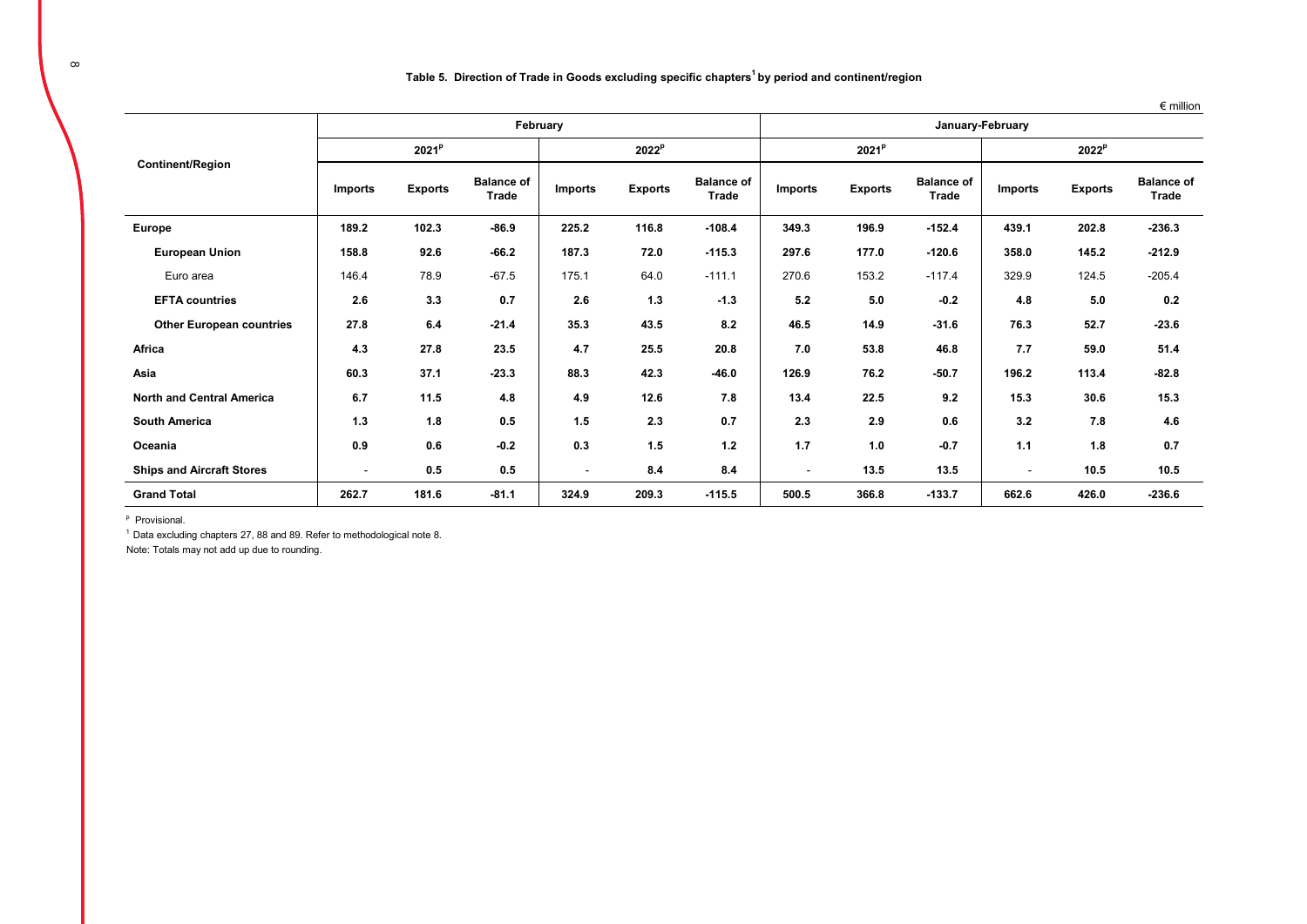#### **Chart 5. Percentage distribution of Trade in Goods excluding specific chapters1 in February 2022 by continent/region**



Note: Total of percentages may not add up due to rounding.  $1$  Data excluding chapters 27, 88 and 89. Refer to methodological note 8.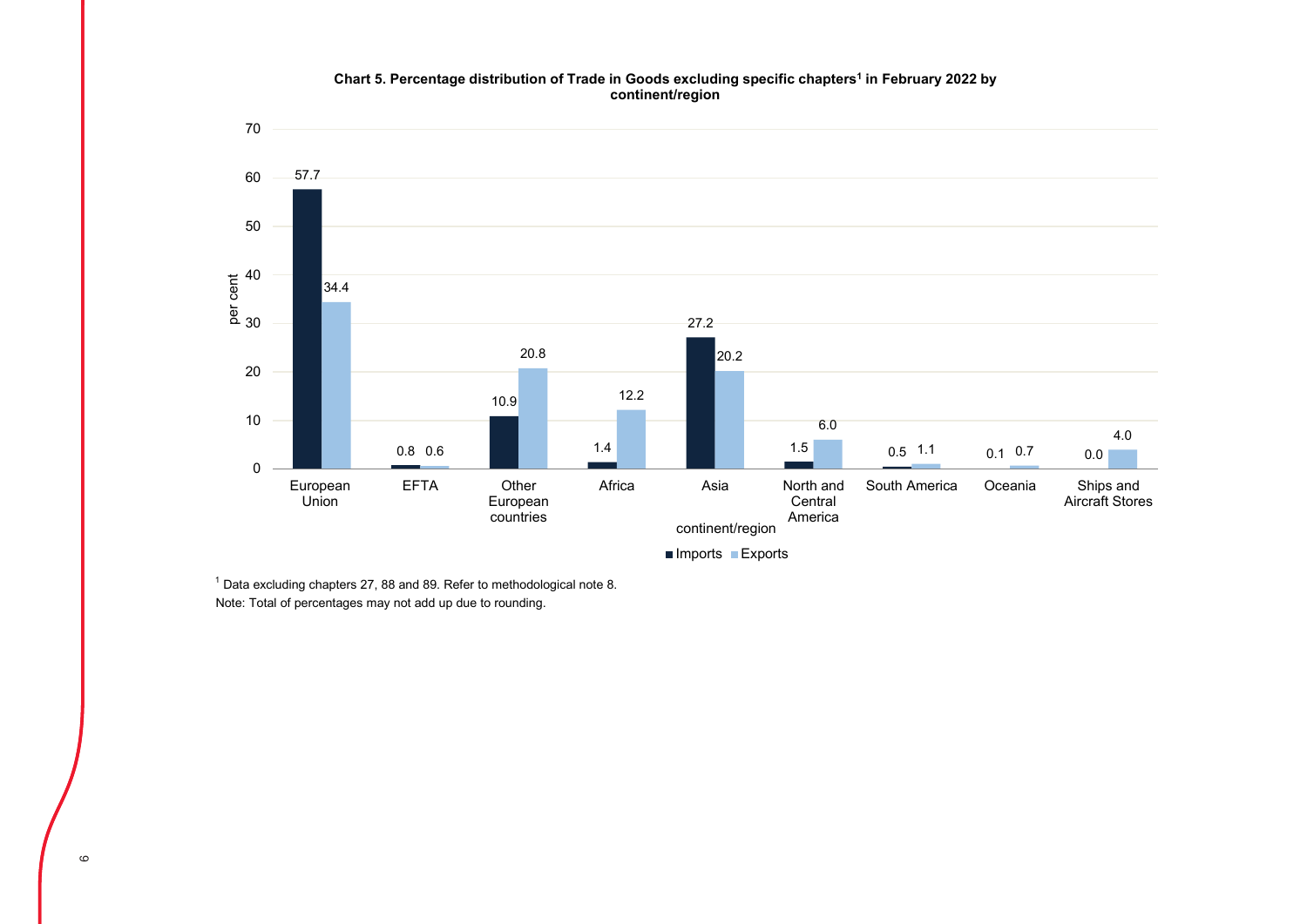|  | million |
|--|---------|
|  |         |

|                         |                                                  |                   | February          |                      | January-February  |                   |                      |  |
|-------------------------|--------------------------------------------------|-------------------|-------------------|----------------------|-------------------|-------------------|----------------------|--|
| <b>Trade</b><br>chapter | <b>Chapter description</b>                       | 2021 <sup>p</sup> | 2022 <sup>p</sup> | percentage<br>change | 2021 <sup>p</sup> | 2022 <sup>p</sup> | percentage<br>change |  |
|                         |                                                  |                   | <b>Imports</b>    |                      |                   |                   |                      |  |
| $\overline{27}$         | Mineral fuels, oils and products                 | 106.2             | 154.2             | 45.2                 | 187.5             | 332.2             | 77.2                 |  |
| 85                      | Electrical machinery etc.                        | 49.5              | 55.5              | 12.0                 | 91.1              | 110.4             | 21.2                 |  |
| 88                      | Aircraft/spacecraft and parts thereof            | 5.6               | 54.7              | 868.0                | 60.9              | 60.0              | $-1.4$               |  |
| 30                      | Pharmaceutical products                          | 22.0              | 38.6              | 75.3                 | 45.5              | 72.2              | 58.7                 |  |
| 84                      | Machinery and mechanical appliances              | 29.1              | 28.9              | $-0.8$               | 53.3              | 63.9              | 19.9                 |  |
| 87                      | Vehicles (excluding trains) and parts thereof    | 10.4              | 20.3              | 94.4                 | 20.6              | 34.9              | 69.5                 |  |
| 39                      | Plastics and articles of plastics                | 12.1              | 16.2              | 33.7                 | 23.3              | 36.4              | 56.2                 |  |
| 48                      | Paper and paperboard articles                    | 11.1              | 7.8               | $-29.2$              | 22.2              | 17.1              | $-23.1$              |  |
| 22                      | Beverages, spirits and vinegar                   | 4.6               | 7.5               | 65.3                 | 7.4               | 11.8              | 58.8                 |  |
| 61                      | Knitted clothing                                 | 6.1               | 6.7               | 10.4                 | 11.5              | 14.0              | 21.7                 |  |
| 73                      | Articles of iron or steel                        | 5.4               | 6.7               | 24.6                 | 9.4               | 13.4              | 42.5                 |  |
| 04                      | Dairy produce; birds' eggs                       | 3.6               | 6.6               | 83.0                 | 7.3               | 11.2              | 53.0                 |  |
| 19                      | Preparations of cereals                          | 4.6               | 6.1               | 33.3                 | 8.3               | 11.8              | 41.8                 |  |
| 94                      | Furniture; bedding, etc.                         | 7.3               | 6.0               | $-17.8$              | 12.3              | 13.3              | 7.6                  |  |
| 29                      | Organic chemicals                                | 5.4               | 6.0               | 9.8                  | 16.9              | 27.5              | 62.6                 |  |
|                         |                                                  |                   | <b>Exports</b>    |                      |                   |                   |                      |  |
| 27                      | Mineral fuels, oils and products                 | 77.4              | 83.9              | 8.4                  | 132.5             | 195.9             | 47.8                 |  |
| 85                      | Electrical machinery etc.                        | 53.5              | 49.8              | $-6.9$               | 112.8             | 94.5              | $-16.2$              |  |
| 49                      | Printed books, newspapers                        | 24.1              | 35.0              | 45.0                 | 47.6              | 62.5              | 31.4                 |  |
| 30                      | Pharmaceutical products                          | 34.3              | 34.7              | 1.2                  | 58.3              | 65.4              | 12.2                 |  |
| 29                      | Organic chemicals                                | 5.2               | 12.8              | 144.6                | 22.1              | 25.6              | 15.8                 |  |
| 84                      | Machinery and mechanical appliances              | 11.6              | 11.8              | 1.9                  | 19.8              | 21.8              | 10.0                 |  |
| 90                      | Optical/photographic/cinematographic instruments | 7.1               | 10.2              | 44.2                 | 13.6              | 22.9              | 68.8                 |  |
| 73                      | Articles of iron or steel                        | 0.2               | 9.6               | 5,157.6              | 0.7               | 20.1              | 2,622.0              |  |
| 95                      | Toys, games and sports requisites                | 12.3              | 7.9               | $-35.5$              | 24.0              | 16.7              | $-30.6$              |  |
| 39                      | Plastics and articles of plastics                | 5.7               | 6.4               | 12.3                 | 11.9              | 11.7              | $-1.8$               |  |
| 40                      | Rubber and articles of rubber                    | 4.8               | 5.8               | 21.1                 | 10.3              | 11.3              | 9.3                  |  |
| 88                      | Aircraft/spacecraft and parts thereof            | 5.1               | 3.8               | $-25.6$              | 42.1              | 9.8               | $-76.7$              |  |
| 03                      | Fish and crustaceans, etc.                       | 0.8               | 3.3               | 317.3                | 2.8               | 30.8              | 996.1                |  |
| 21                      | Miscellaneous edible preparations                | 2.3               | 3.1               | 35.6                 | 4.0               | 7.2               | 79.7                 |  |
| 64                      | Footwear, gaiters etc.and parts                  | 1.3               | 2.6               | 107.0                | 4.2               | 4.5               | 6.8                  |  |

<sup>p</sup> Provisional<sup>.</sup>

Notes:

1. Table 6 is based on the Commission Implementing Regulation (EU) 2020/1577. Refer to methodological note 13.

2. Figures for Chapter 27 include 'Industrial supplies, primary' and 'Industrial supplies, processed'.

3. A full list of chapters is available in the excel version of this news release:

https://nso.gov.mt/en/News\_Releases/View\_by\_Unit/Unit\_A4/International\_Trade/Pages/International-Trade-in-Goods.aspx

4. Totals may not add up due to rounding.

5. Data shows the top fifteen chapters, sorted in descending order according to imports/exports values for the month under review.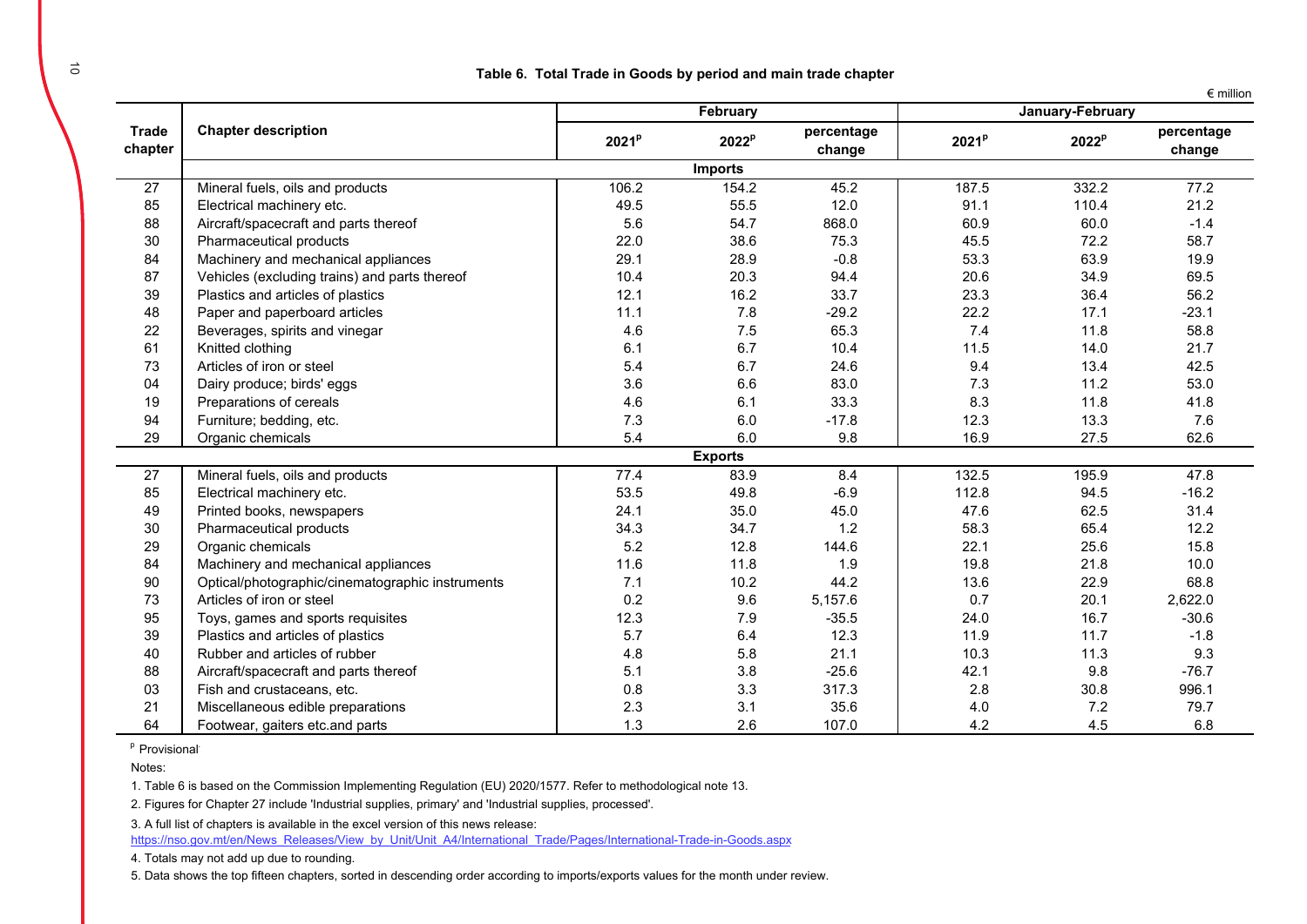#### **Methodological Notes**

- 1. Figures presented in this news release are based on register data available as at the cut-off date printed on the front page of this release. These are provisional figures based on information provided by traders and customs declarations on a monthly basis. Regular revisions to monthly and annual trade data may be carried out for up to two (2) years after the reference period. No estimations are included in these figures to compensate for late or non-response by traders or late documentation of customs declarations.
- 2. Data in this release are based on:
	- a. The Intrastat Supplementary Declaration that traders in merchandise goods must submit in respect of arrivals (imports) and dispatches (exports) of goods from and to the Member States of the European Union (EU) in compliance with Legal Notice 131 of 2004, and
	- b. The Customs Declarations for imports from and exports to countries that are not Member States of the EU.
- 3. The Intrastat Supplementary Declaration for the collection of data on trade in goods between the Member States of the EU replaced the Customs Declaration as from 1 May 2004. The requirements of the Supplementary Declaration, which at EU level were introduced as from 1 January 1993, are similar in all the Member States of the EU.
- 4. As from May 2004, with the introduction of the Intrastat Supplementary Declaration as the source document for trade statistics, it was no longer possible to disaggregate total exports into domestic exports and re-exports.
- 5. The 'Balance of Trade' is the difference between a country's exports and imports. A country has a trade deficit if it imports more than it exports; the opposite scenario signifies a trade surplus.
- 6. National concepts differ from the harmonised methodology used by Eurostat, leading to differences between figures in this release and those published by Eurostat. Malta uses the "General Trade" system for dissemination purposes in line with UN recommendations. On the other hand, monthly data sent to Eurostat for both Intra-EU and Extra-EU are compiled according to the "Special Trade" methodology. A more detailed explanation of these two concepts can be found in the "Statistical Concepts" link below (see point 13).
- 7. i. Up to 31 December 2014, the euro area (Trading Partners) included Austria, Belgium, Cyprus, Estonia, Finland, France, Germany, Greece, Ireland, Italy, Latvia (from 2014), Luxembourg, the Netherlands, Portugal, Slovakia, Slovenia and Spain. From 1 January 2015, the euro area also includes Lithuania. Trade data for Lithuania is included with the euro area data as from reference month January 2015.
	- ii. The EU (Trading Partners) include Austria, Belgium, Bulgaria, Croatia (from July 2013), Cyprus, Czech Republic (Czechia), Denmark, Estonia, Finland, France, Germany, Greece, Hungary, Ireland, Italy, Latvia, Lithuania, Luxembourg, the Netherlands, Poland, Portugal, Romania, Slovakia, Slovenia, Spain and Sweden. As of 1 February 2020, the United Kingdom is no longer part of the EU.

For reference periods February 2020 onwards, monthly news releases having a country breakdown will carry EU data excluding the United Kingdom. Users are advised to use data with caution when making comparisons since this will result in discrepancies, unless United Kingdom information is removed from previous figures.

- iii. EFTA (European Free Trade Association) countries comprise Iceland, Liechtenstein, Norway and Switzerland.
- iv. As from 1st January 2021, following the Withdrawal Agreement (Brexit) between the United Kingdom and the EU, Northern Ireland is to be considered as part of the EU for International Trade purposes.
- 8. As from the publication relating to the January 2021 reference period, the format of the news release changed. The main enhancement was the reporting of statistics which exclude specific chapters, namely Mineral fuels, oils and products (Chapter 27), Aircrafts/spacecrafts and parts thereof (Chapter 88) and Ships, boats and floating structures (Chapter 89). These are categories which are dominated by one-off transactions that could weigh heavily on the overall headline figures. Therefore, while the official figures remain those for total trade, data excluding these specific chapters is, in many cases, more suitable to analyse underlying economic trends.
- 9. In January 2022, the Office launched an exercise aimed at enhancing the coverage, and thus reliability, of trade in goods data. This involved using an administrative source, in particular VAT data, to crosscheck existing data. Contact was made with traders, reminding them of their legal obligation to record intra-EU trade in the Intrastat system, which is resulting in the narrowing of data gaps. To provide users with consistent time series data, whenever possible, data extending back to 2013 is being requested. This process, which is still ongoing, is likely to lead to larger revisions than usual in the short term.
- 10. As from the reference period January 2021, data in Table 3 is based on the Standard International Trade Classification (SITC) Rev.4.
- 11. As from the reference period January 2021, the Caribbean and the Bahamas Islands are included under North and Central America.
- 12. The percentage change for the Balance of Trade between the current month (y) and the corresponding month of the previous year (x), is worked using the formula ((y-x)/abs(x))\*100. A negative percentage change in the Balance of Trade means that it has widened (deteriorated), while a positive percentage change means that the Balance of Trade has narrowed (improved).